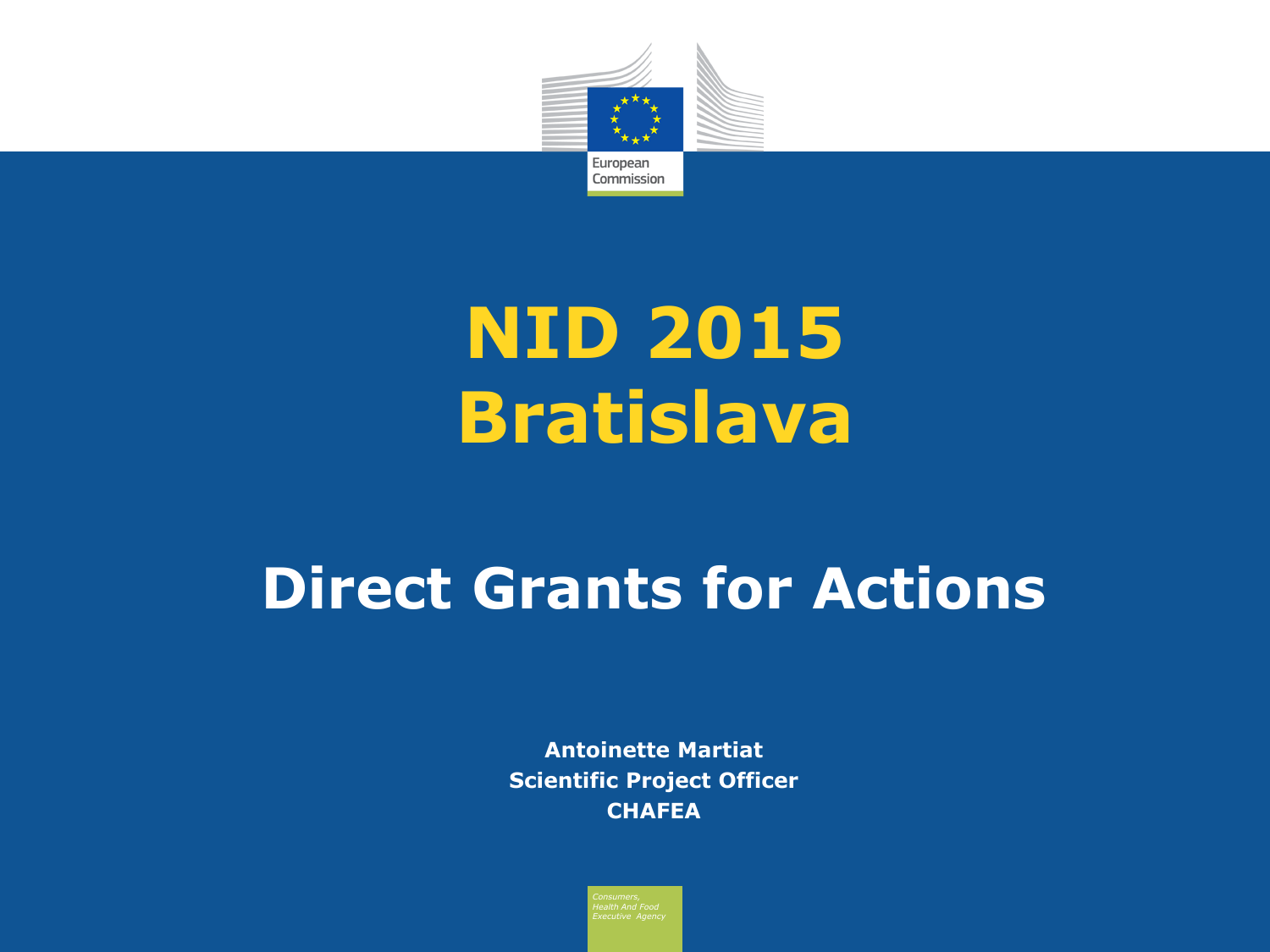

### **Call 2015: Actions co-financed with MS authorities – Joint Actions**

- JA have a clear EU added value and are co-financed either by competent authorities that are responsible for health in the MS or in the third countries participating in the Programme, or by public sector bodies and non-governmental bodies mandated by those competent authorities.
- *Proposals should provide a genuine European dimension. Depending on the scope of the action, previous JA involved on average 25 partners.*
- A multibeneficiary grant agreement.

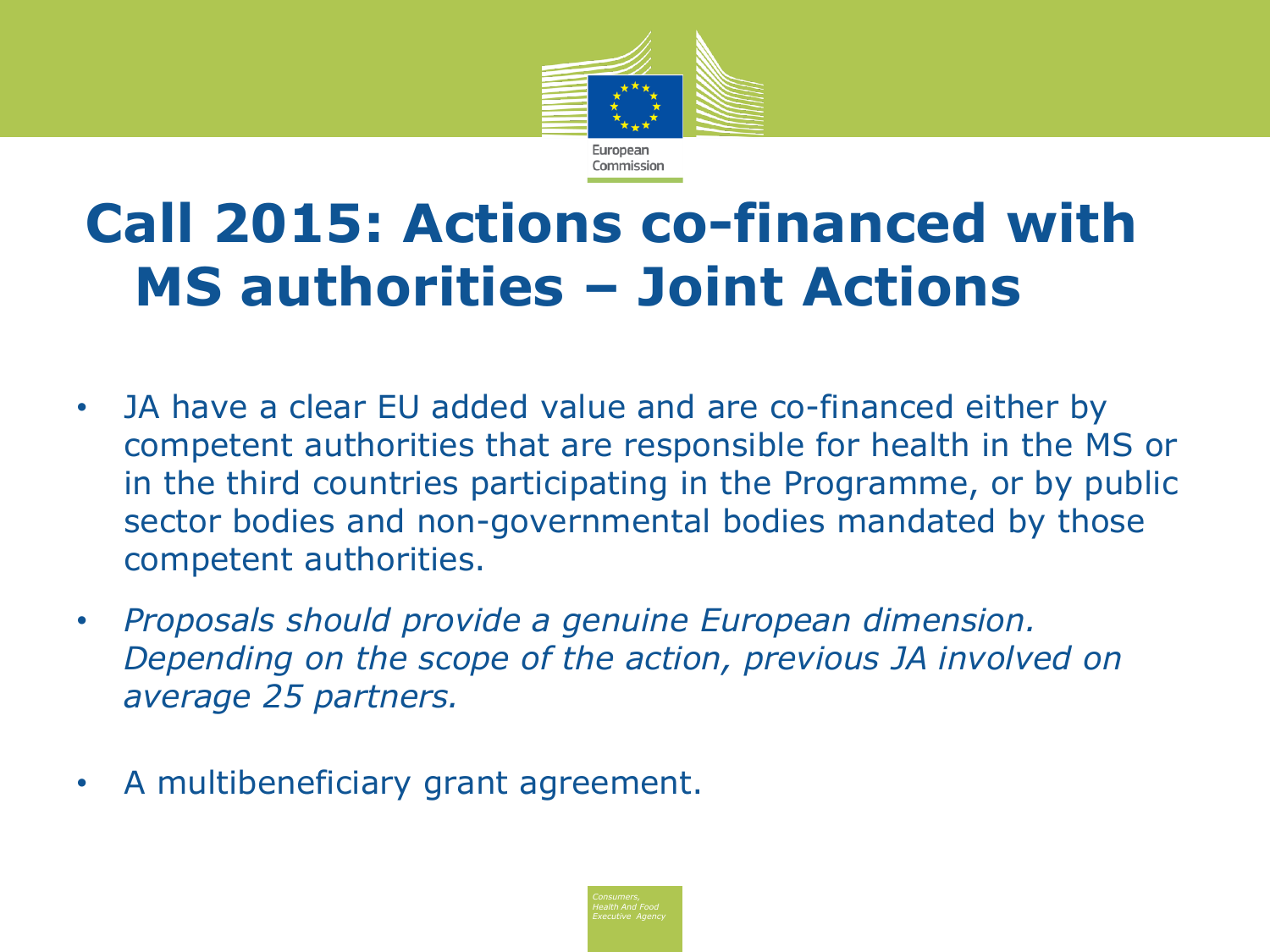

## **3rd HP: New procedure for JA**

- Direct grant procedure = > all participants have to be nominated first (no open call!)
- If a European umbrella organisation/NGO wants to participate in a JA, it must be designated by a MS competent authority through a transparent procedure.
- For the "follow-up" JA (second phase of an existing JA): because an organisation is part of the running/finishing JA, this organisation is not automatically designated to participate in the new JA on the same topic!
- As in PHP2, international organisations (e.g. WHO, OECD, etc.) are not eligible to participate.
- Chafea will carry out spot checks concerning the transparency and legality of the designation process.

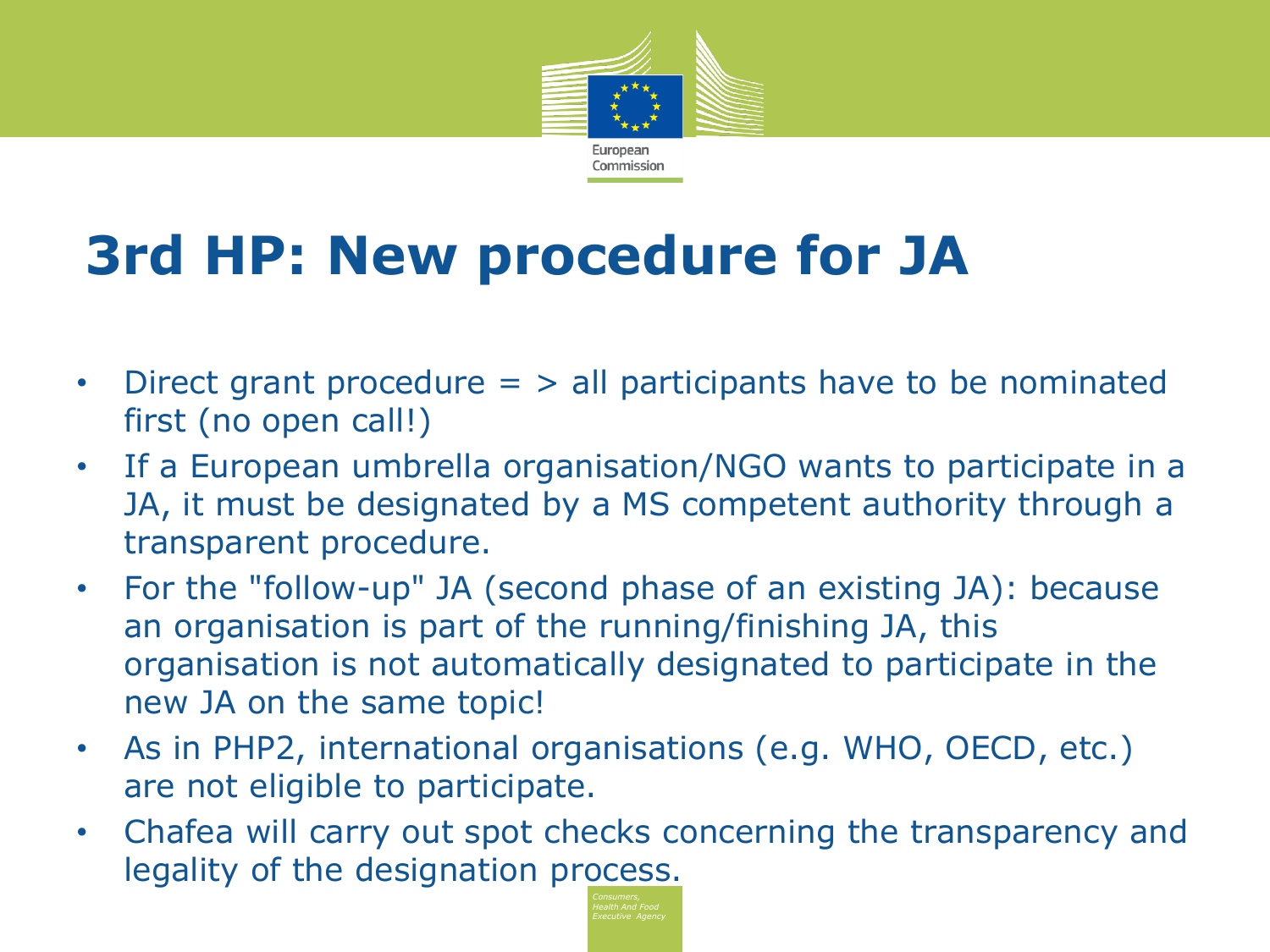

## **The Role of the MS**

• MS to nominate participants prior to Chafea invitation to prepare the proposal



### **Participants**

• **Competent authorities** (national or regional level) or other **bodies** (public sector body/NGO: nominated via a transparent procedure, according to relevant national legislation) to *participate in one or more of the listed JA*

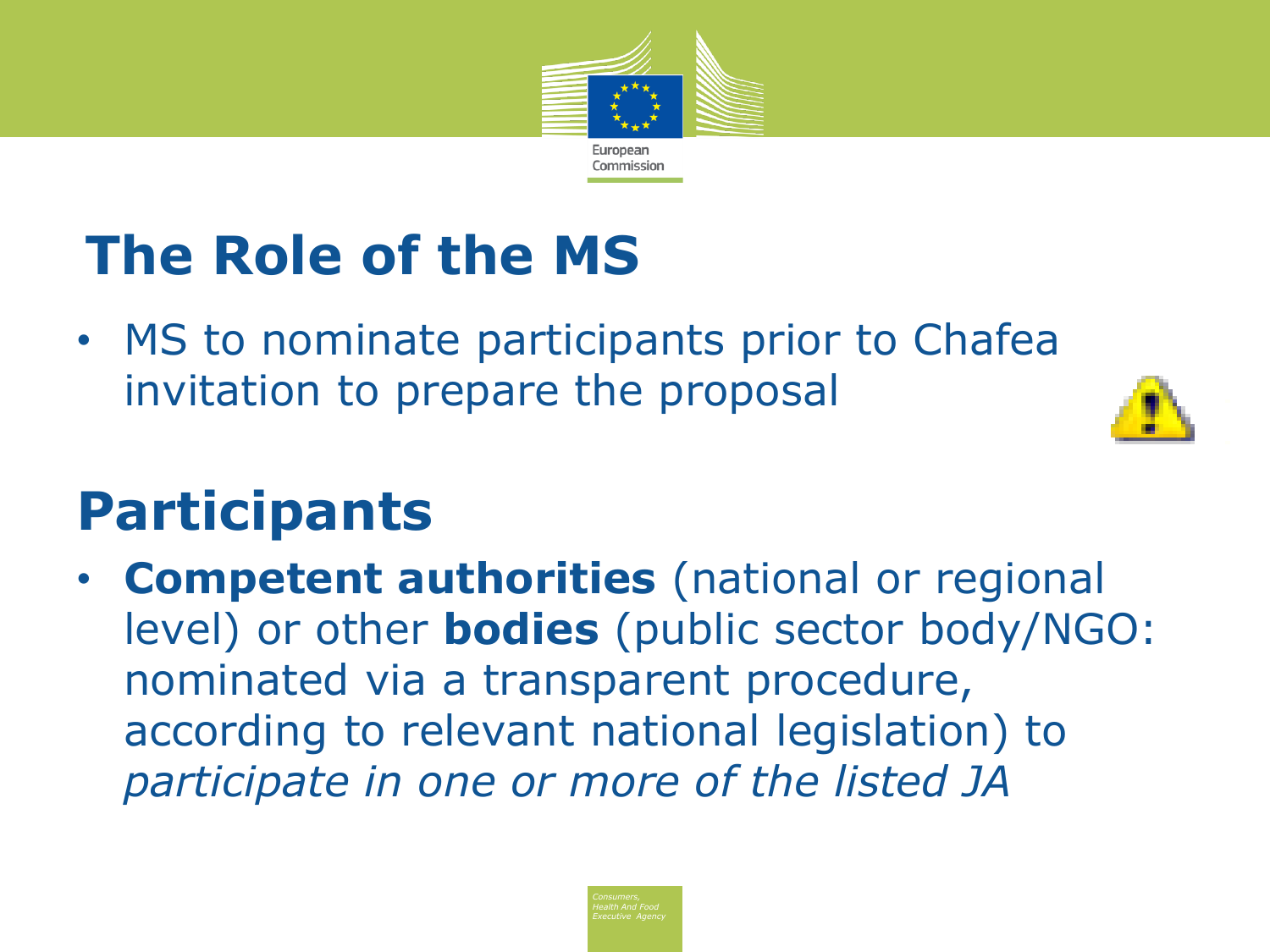

#### • *Competent Authorities*

• *If more than 1 CA exists in a given public health field at MS/regional level, several competent authorities can be nominated:*

*Nominations must be submitted separately for each CA*

*+*

 *"explanation why two or more competent authorities have been nominated"*

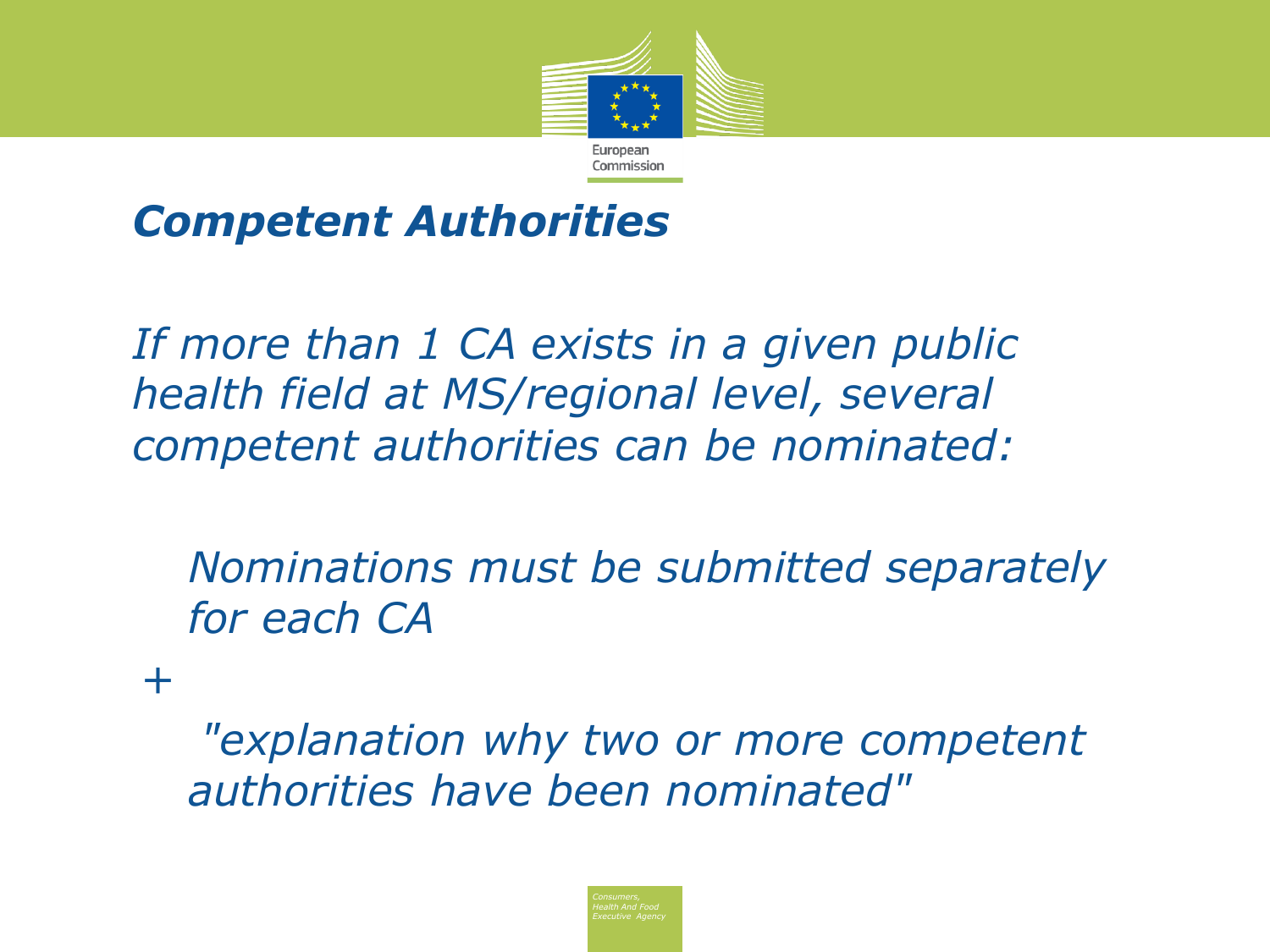

#### *Body other than a competent authority to participate*

- The designation must be done through a **transparent procedure** and according to its relevant national legislation.

**-**Article 190(1)(d) of the Rules of Application of the Financial Regulation, the Member State/EEA is fully responsible to put in place the designation procedure and ensure that the requirements of transparency and legality are respected.

- **Third Health Programme (Articles 7 and 8)** public sector bodies, in particular **research and health institutions, universities and higher education establishments** as well as **non-governmental bodies** can be mandated to participate in the joint action on behalf of the Member State/EEA country.

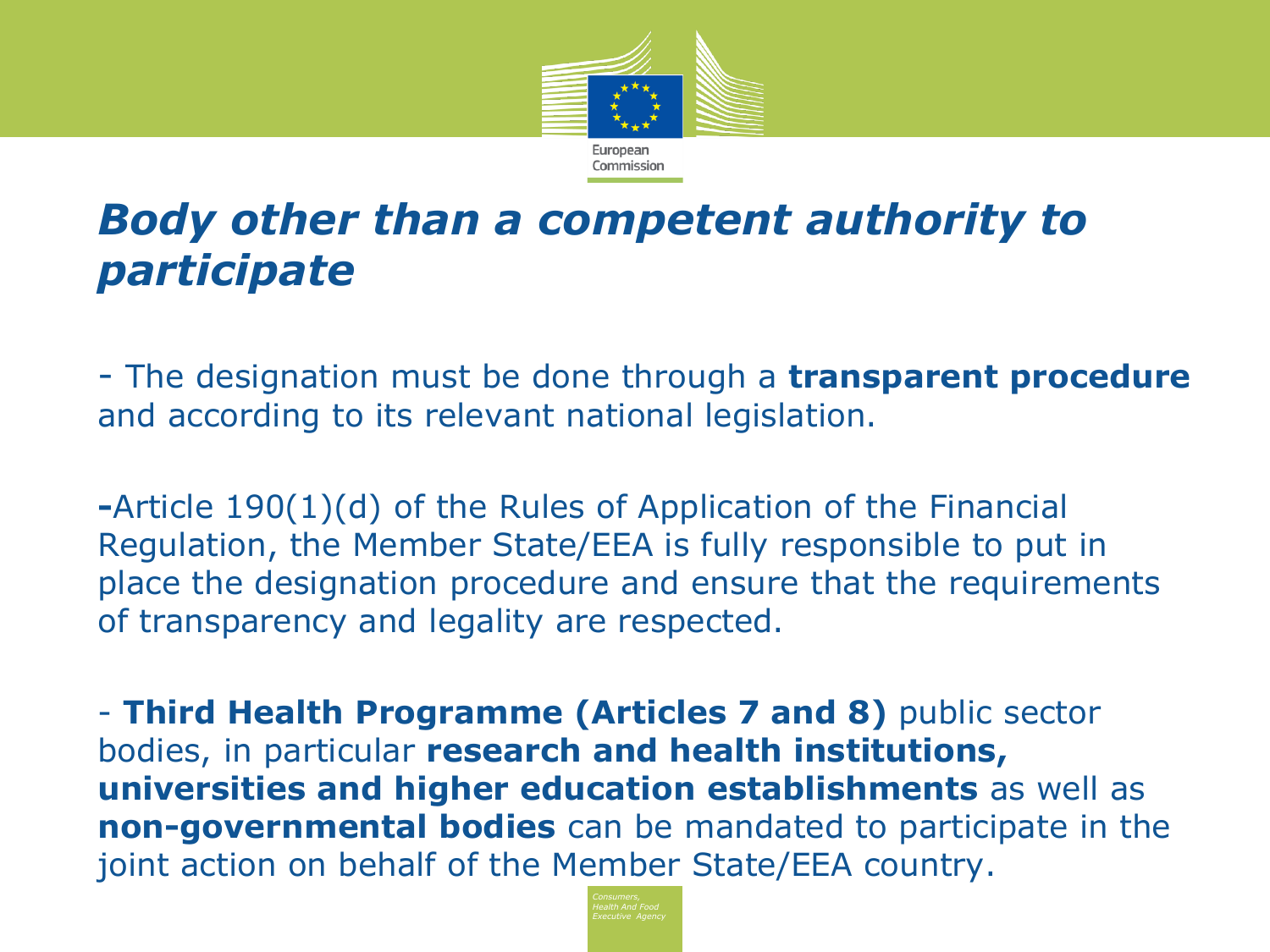

#### **Letter to the Permanent Representatives**

Ref. Ares(2014)1573813-16/05/2014



EUROPEAN COMMISSION HEALTH AND CONSUMERS DIRECTORATE-GENERAL

Public health **Director** 

> Luxembourg, sanco.ddg1.c.1IA/ol(20 14)1565835

NOTE FOR THE ATTENTION OF PERMANENT REPRESENTATION IN THE EU

Your Excellency,

Health Programme in 2014 - Implementation of actions co-financed Subject: with Member State health authorities (commonly referred to as 'joint actions')

I am writing to you regarding the joint actions planned for 2014 under the third EU Health Programme 2014-2020. The adoption of the work plan is envisaged by end of May 2014. Pending adoption, it would foresee almost €18,6 million for the following actions co-financed with Member State authorities :

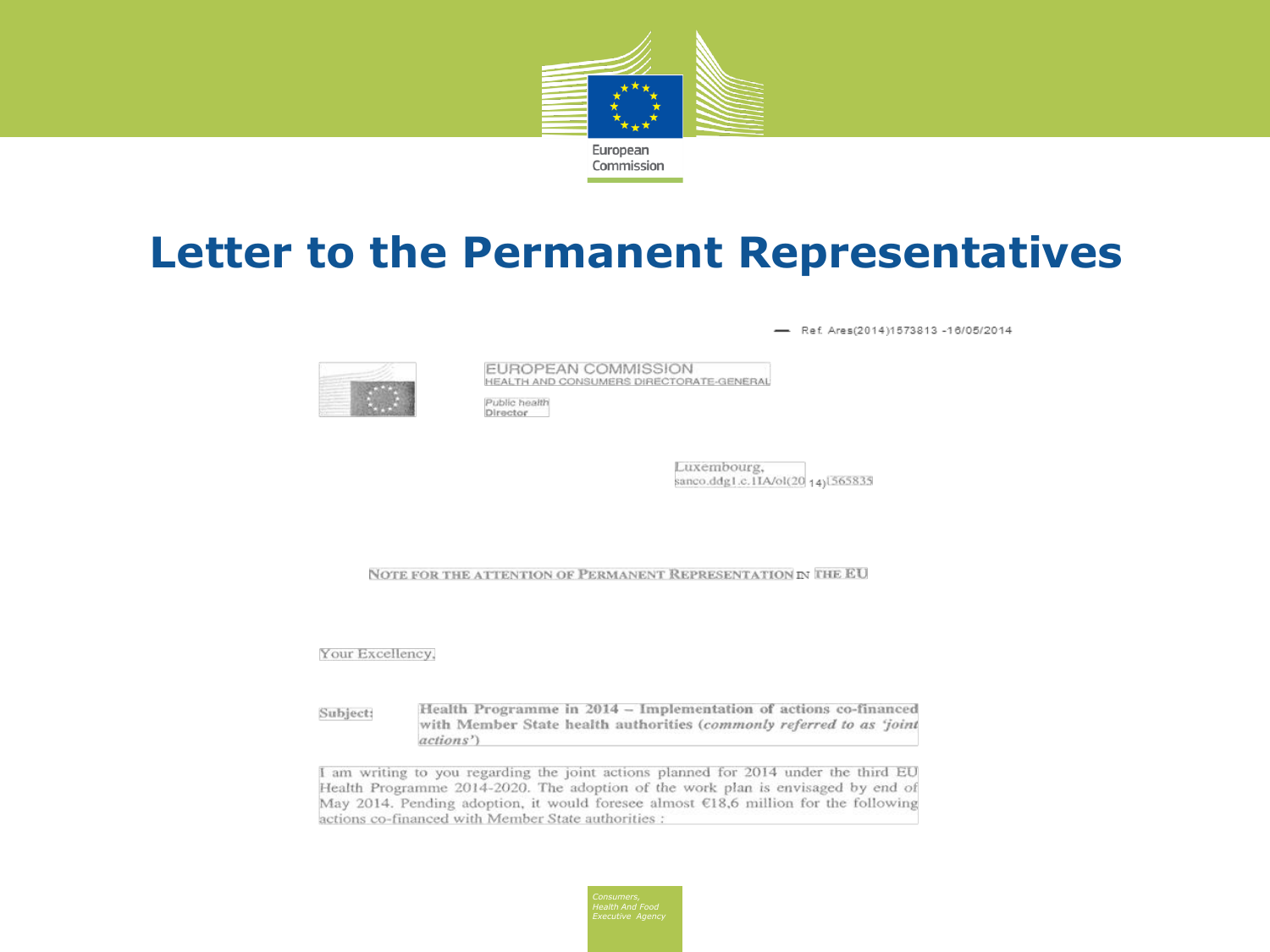

### **Web based tool registration**

- The submission of the nominations of competent authorities and designated bodies other than competent authorities will be done through a web based tool
- [https://ec.europa.eu/eusurvey/runner/Nominatio](https://ec.europa.eu/eusurvey/runner/NominationsJointActions2015HealthProgramme) [nsJointActions2015HealthProgramme](https://ec.europa.eu/eusurvey/runner/NominationsJointActions2015HealthProgramme)
- password: JA2015. All instructions are included directly on the web tool, as are the nomination forms that will need to be filled in and submitted.

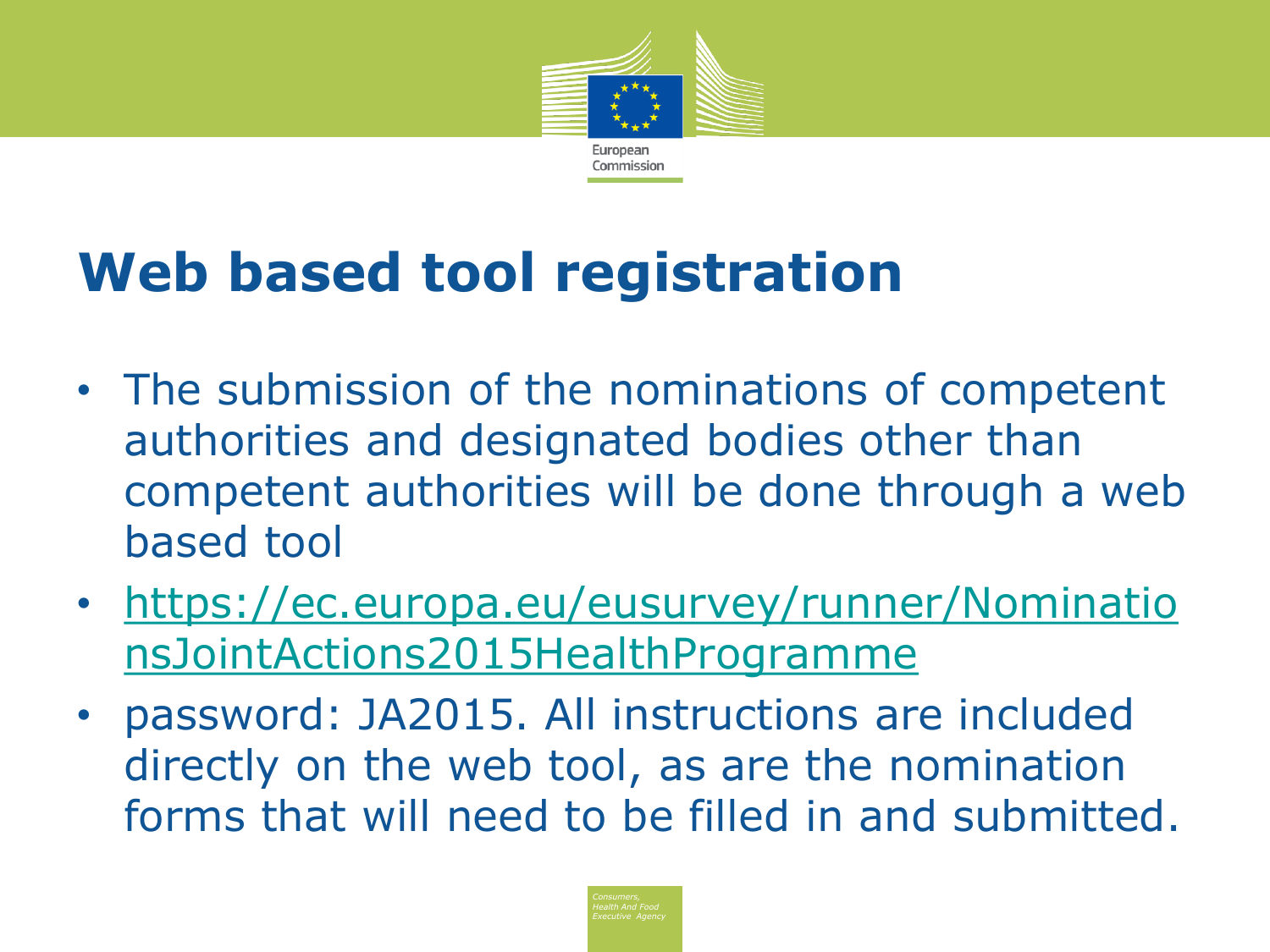

#### **Step 1:Instructions and completion of the nomination form**

The editable .pdf template of the nomination form is found on the web based tool.

Please download it, fill it in, print it out and have it signed by the nominating authority.

Once this first step is completed, please go back to the online web tool to complete the second step of the process. The editable .pdf template has a limited number of visible characters; please double check that all filled fields are shown and readable before signature.

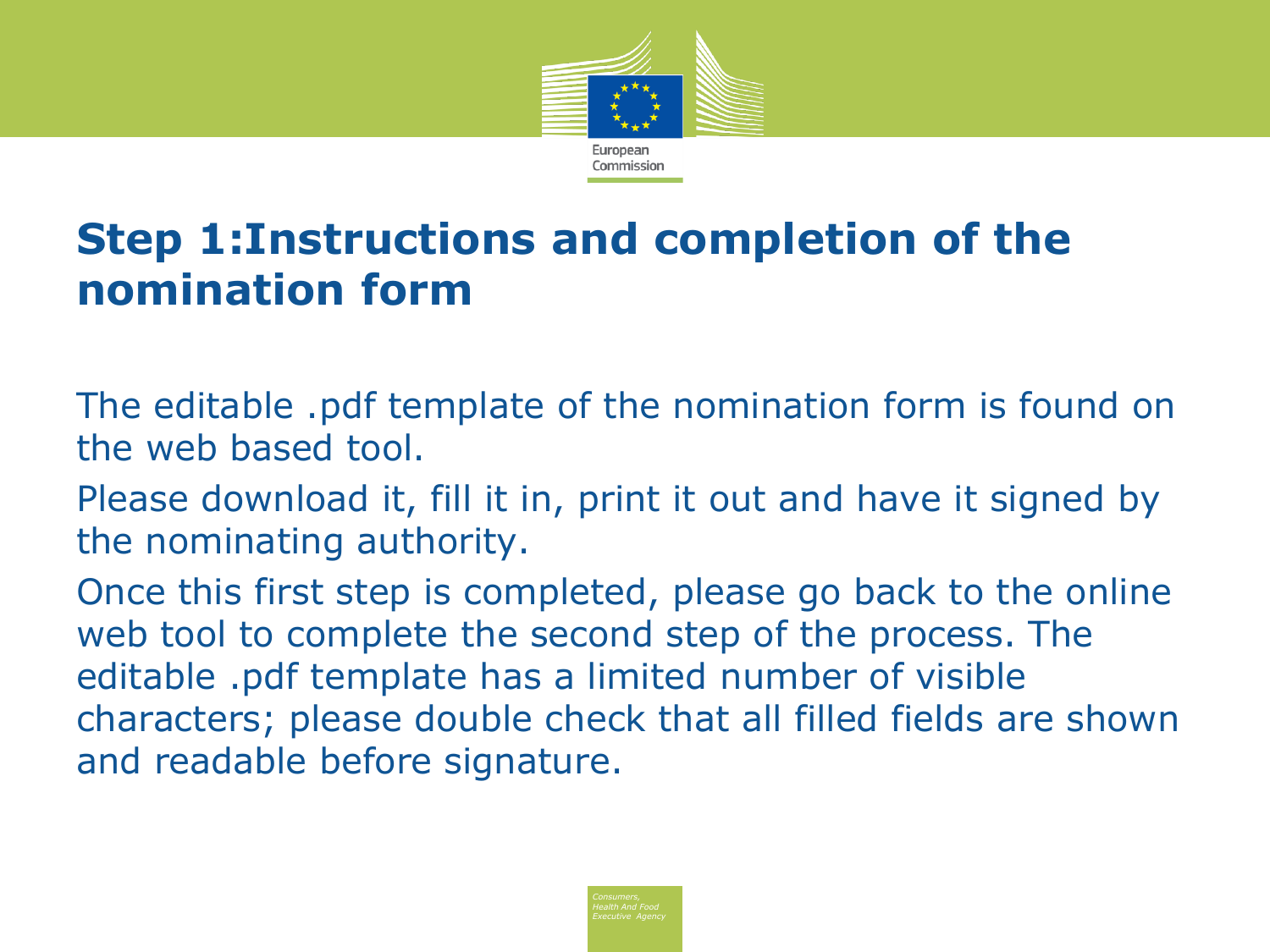

Commission

#### **OFFICIAL NOTIFICATION**

of participation as a partner in a Joint Action

I. Ms/Mr name (Title/Function)

duly authorised to sign this notification on behalf of the name of the ministry/ governmental organisation

officially notify the Consumer, Health, Agriculture and Food Executive Agency that the organisation official name and (acronym)

legally represented by: name of legal representative

is an eligible Competent Authority

Another body

to participate on behalf of country/regional entity

and under its responsibility in the following joint action to be funded under the Health Programme 2015:

JA-01-2015: Health Technology Assessment cooperation

JA-02-2015: Prevention of Frailty

JA-03-2015: Market surveillance of medical devices

JA-04-2015: Rare cancer

I confirm that the designation procedure was executed and concluded in the respect of the national legislation in force in our country/region and that all the transparency requirements for the use of public EU and national funds in our country/region have been fully met. I confirm that the above mentioned ministry/governmental organisation is fully responsible for this designation and its legality.

Date and Place

Name and Signature

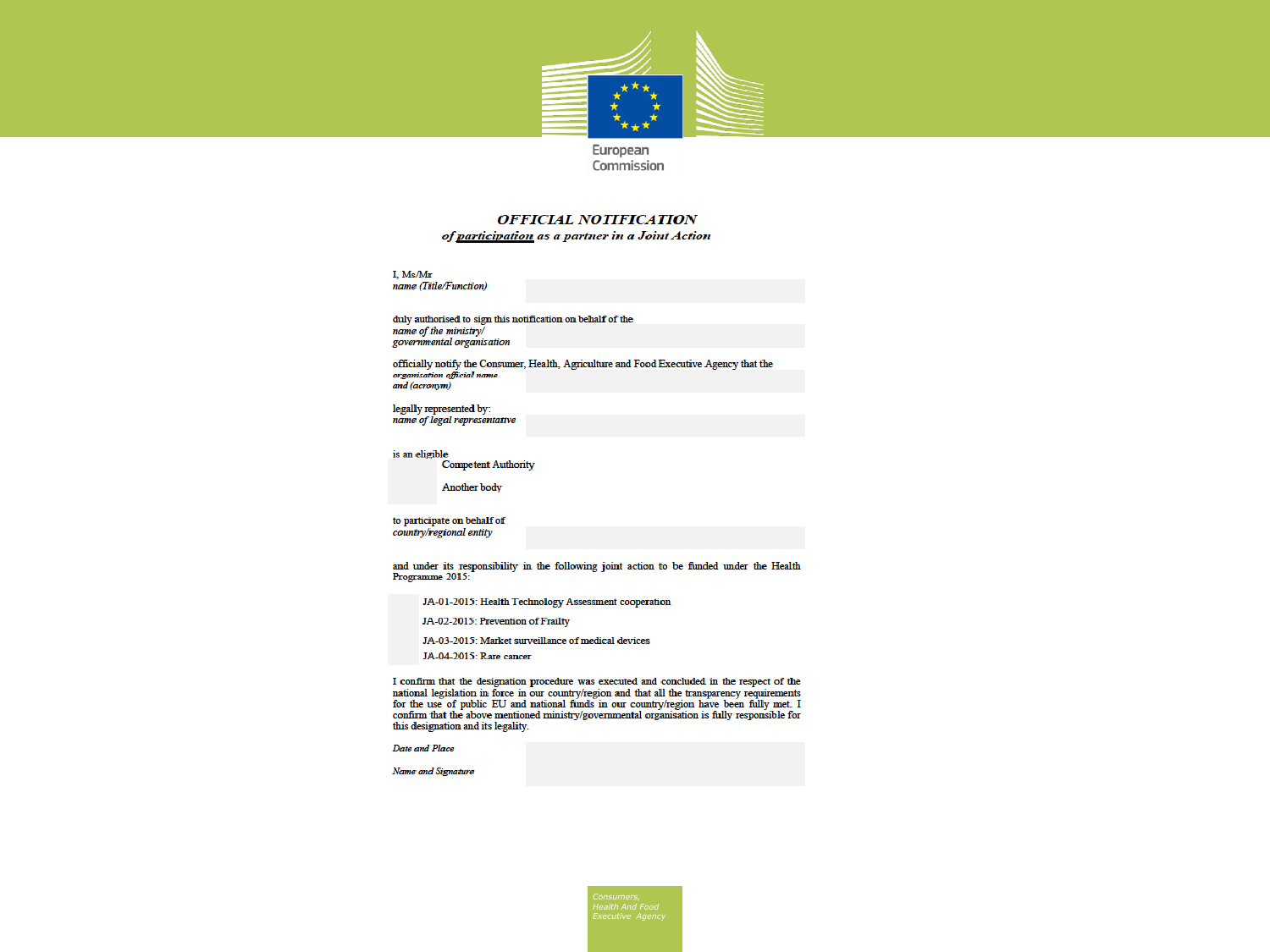

### **Step 2: Submission of the nomination form**

In this step, please fill in a short online registration form, consistent with the completed pdf nomination sheet.

Upload the scanned signed version of the latter and submit the nomination.

Please note that the process will need to be repeated for each nomination in each joint action.

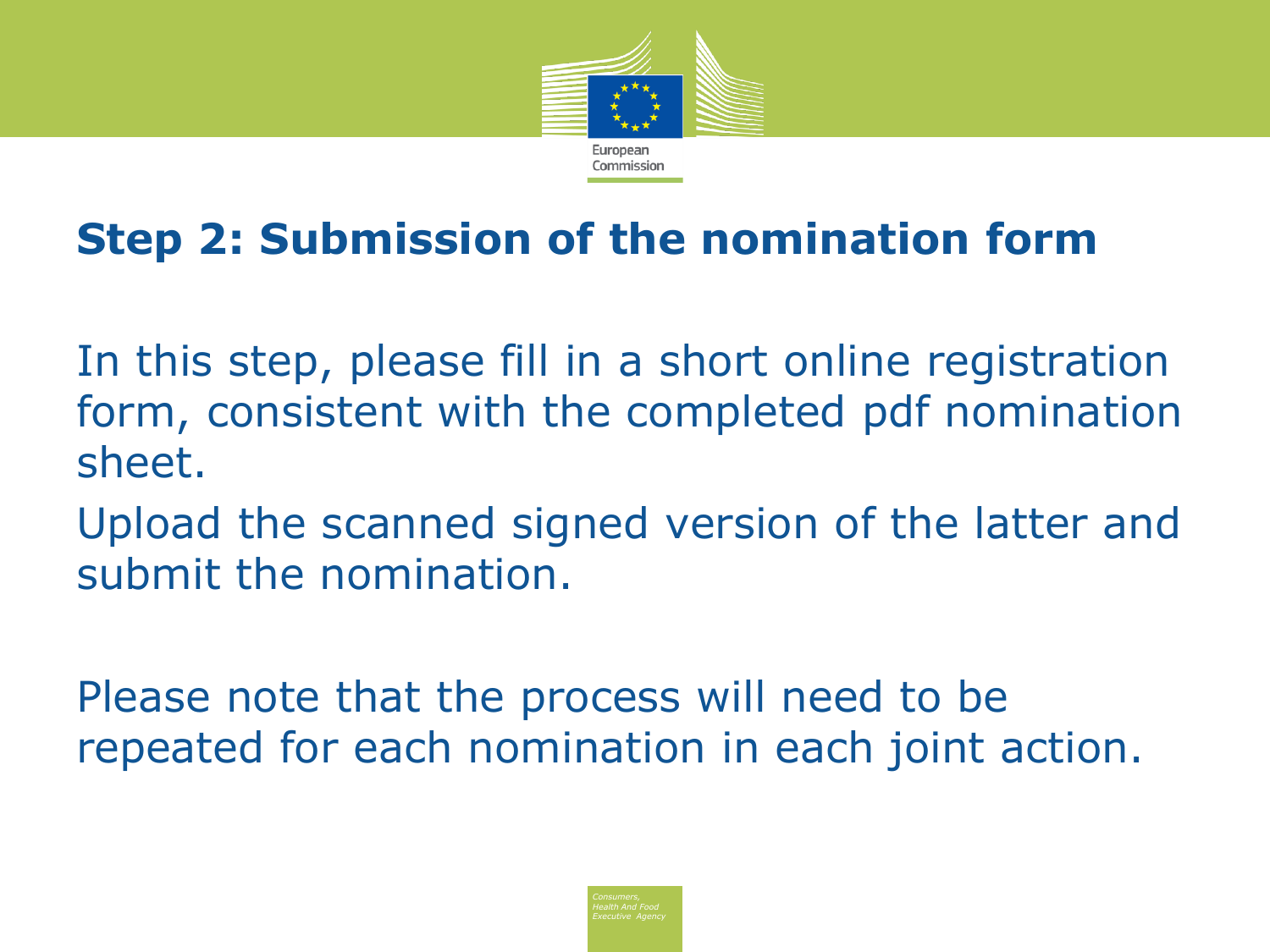

### **How much co-funding?**

- *EU contribution is 60 % of the total eligible cost;*
- *In cases of exceptional utility, it is 80 %.*

### **Who can participate?**

- *Country eligibility – EU28 and EEA (Norway and Iceland).*
- *Focus: MS authorities*
- *Public sector bodies and non-governmental bodies from the above countries can participate in JA, if they are mandated by competent authorities.*

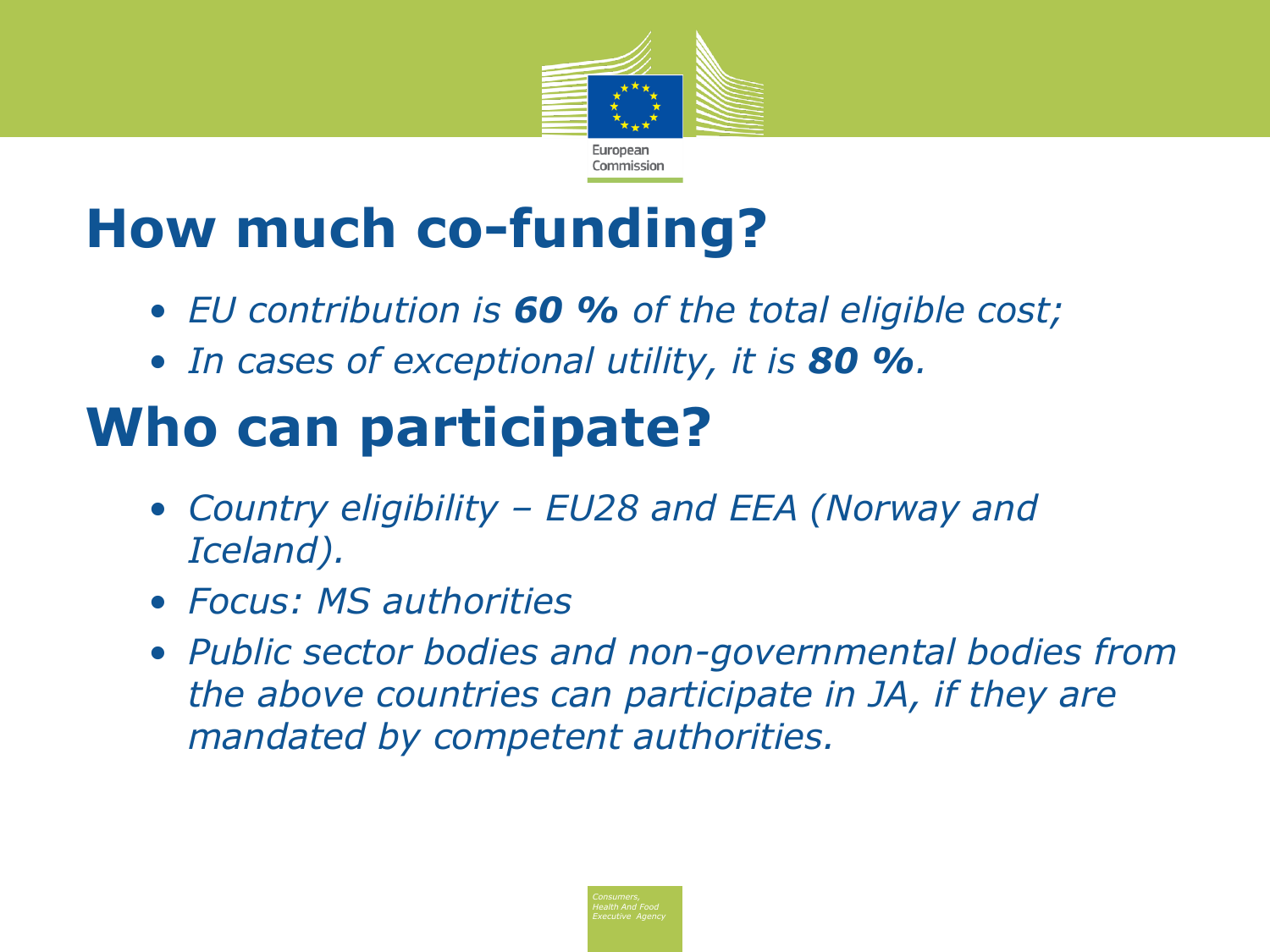

### **Exceptional utility criteria**

1. At least 30 % of the budget of the proposed action is allocated to MS whose gross national income (GNI) per inhabitant is less than 90 % of the Union average.

*This criterion intends to promote the participation from MS with a low GNI.* 

2. Bodies from at least 14 participating countries participate in the action, out of which at least four are countries whose GNI per inhabitant is less than 90 % of the Union average. *This criterion promotes wide geographical coverage and the participation of MS authorities from countries with a low GNI.*

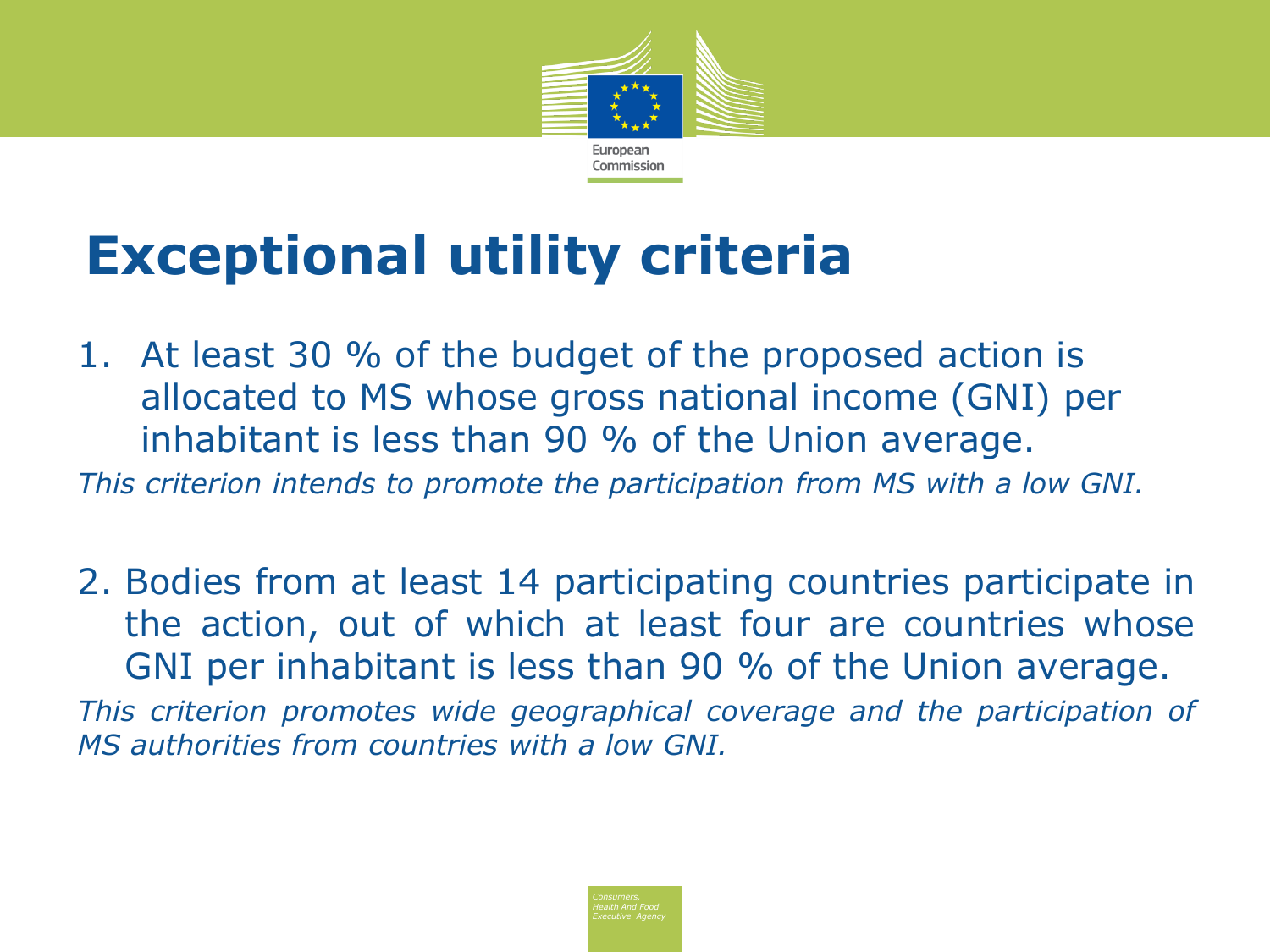

### **New system = new terminology (1)**

- The **Participant Portal (PP)** is the website hosting the information about funding for the third Health Programme (2014-2020) and Horizon 2020 programmes [http://ec.europa.eu/research/participants/portal/desktop/en/h](http://ec.europa.eu/research/participants/portal/desktop/en/home.html) [ome.html](http://ec.europa.eu/research/participants/portal/desktop/en/home.html)
- The **ECAS account** is the European Commission's Authentication Service. It is the system for logging on to a whole range of websites and online services run by the Commission.
- The **Beneficiary Register** is the European Commission's online register of the beneficiaries participating in EU Programmes, such as Horizon 2020 programmes, the Health and Consumers Programmes and others.

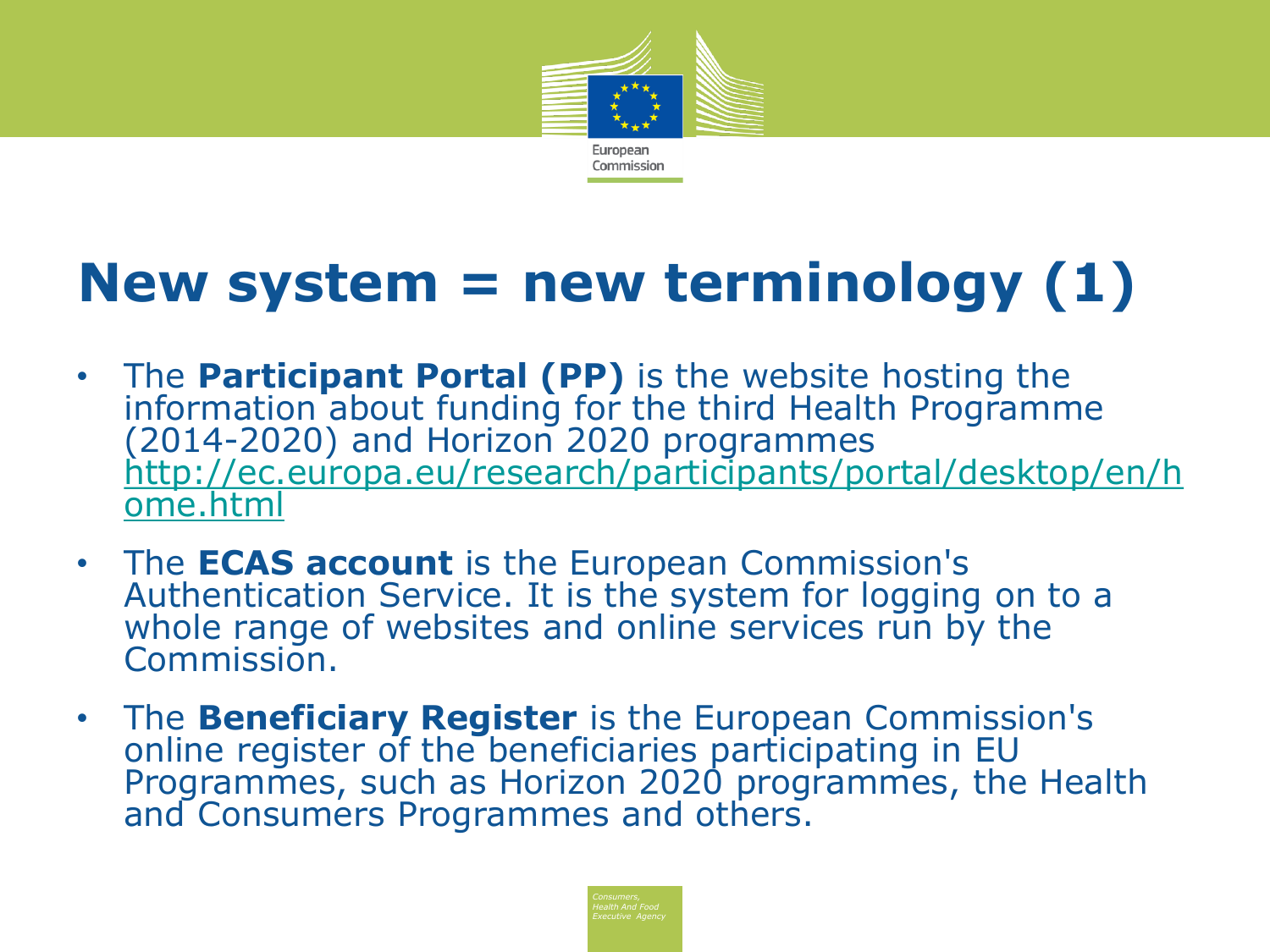

### **New system = new terminology (2)**

- The **Participant Identification Code (PIC number)** is a 9-digit participant identification code, received upon completing the registration of the entity online
- The **LEAR (Legal Entity Appointed Representative)** is the appointed representative within the beneficiary organisation. He/she is responsible for the correctness of the information about the organization on the Participants Portal

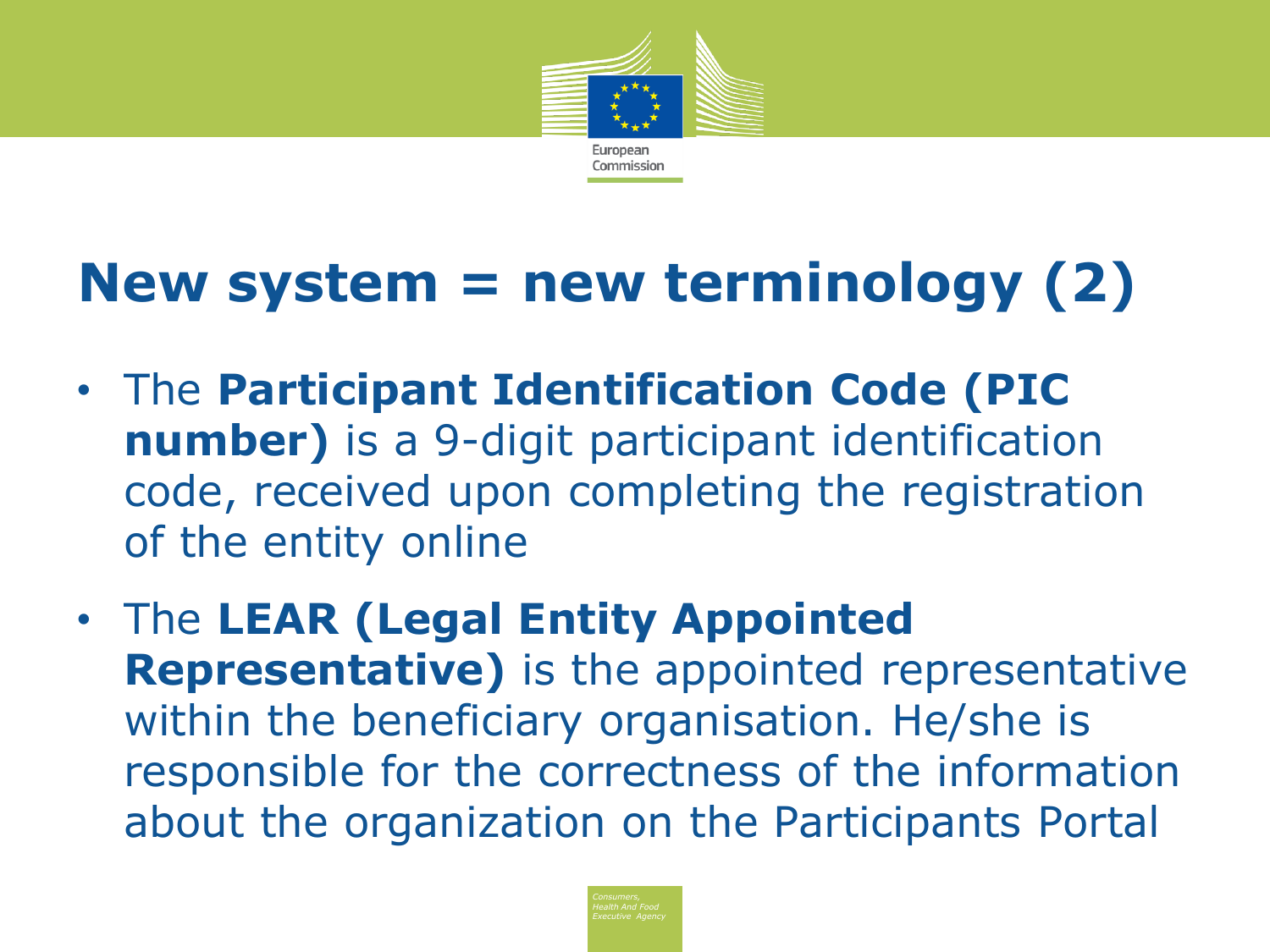

## **Evaluation = Quality assurance**

- Not subject to competition!
- Direct grant procedure!
- Subject to a negotiation process !